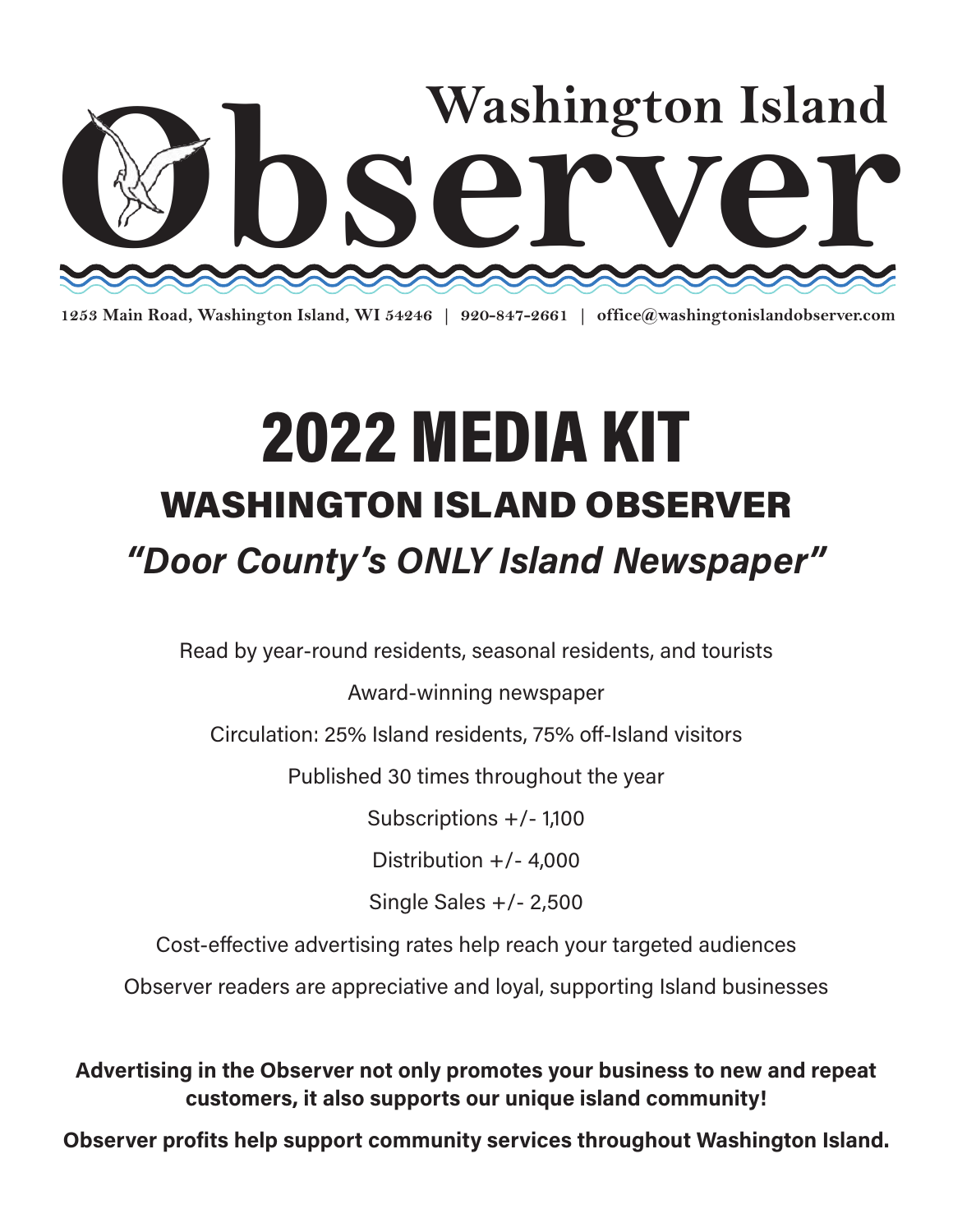# $\partial$  **bserver**

## **PUBLICATION DATES 2022**

| <b>DEADLINE</b>    | <b>HOLIDAY</b>             | <b>PUBLISH DATE</b> |
|--------------------|----------------------------|---------------------|
| <b>MAY 31</b>      |                            | <b>JUNE 9</b>       |
|                    | <b>WEEKLY ISSUES START</b> |                     |
| <b>JUNE 14</b>     |                            | <b>JUNE 23</b>      |
| <b>JUNE 21</b>     |                            | JUNE 30             |
| <b>JUNE 28</b>     | 4 <sup>TH</sup> OF JULY    | <b>JULY 7</b>       |
| <b>JULY 5</b>      |                            | JULY 14             |
| <b>JULY 12</b>     |                            | <b>JULY 21</b>      |
| <b>JULY 19</b>     |                            | JULY 28             |
| JULY 26            | <b>ISLAND FAIR</b>         | AUG <sub>4</sub>    |
| AUG <sub>2</sub>   |                            | AUG <sub>11</sub>   |
| AUG <sub>9</sub>   |                            | AUG <sub>18</sub>   |
| <b>AUG 16</b>      | DD BBQ                     | <b>AUG 25</b>       |
| <b>AUG 23</b>      | <b>LABOR DAY</b>           | SEPT <sub>1</sub>   |
|                    | <b>WEEKLY ISSUES END</b>   |                     |
| SEPT <sub>6</sub>  |                            | SEPT <sub>15</sub>  |
| SEPT <sub>20</sub> |                            | SEPT <sub>29</sub>  |
| OCT <sub>4</sub>   | <b>HARVEST WKND</b>        | OCT <sub>13</sub>   |
| OCT <sub>18</sub>  |                            | OCT <sub>27</sub>   |
| NOV <sub>1</sub>   |                            | <b>NOV 10</b>       |
| <b>NOV 15</b>      | <b>THANKSGIVING</b>        | <b>NOV 24</b>       |
| <b>NOV 29</b>      |                            | DEC <sub>8</sub>    |
| <b>DEC 13</b>      | <b>CHRISTMAS</b>           | <b>DEC 22</b>       |

UPDATED SCHEDULE! ALL SUBMISSIONS ARE NOW DUE BY NOON ON THE TUESDAY THE WEEK PRIOR TO PUBLICATION DATE!

#### ALL SUBMISSIONS DUE BY NOON ON THE TUESDAY THE WEEK PRIOR TO PUBLICATION DATE!

#### SPECIFICATION REQUESTS

Format: PDF files Embed: fonts and images

#### AD SUBMISSION

Email: ads@washingtonislandobserver.com Mail: Flash drives may be mailed or dropped off at the Observer Office.

In-house design services are available for \$30/hour, with a half-hour minimum (includes charges to existing ads).

Additional \$15 late charge for ads and/or changes submitted after deadline.

#### Contact the following ad designers for assistance or provide print ready content:

Matt Findlay findlaygraphics@gmail.com (920) 535-0188

Laura Blahnik laura@innovativeprintingllc.com (920) 854-2662

Laurel Ciohon laurel@doorguidepublishing.com (920) 421-4200

All advertising subject to approval by the Washington Island Observer. The Observer is not responsible for typographical errors in approved proofs, print-ready ads, or electronically sent ad materials.

#### CONTACT US

Washington Island Observer 1253 Main Road, Washington Island, WI 54246 Phone: (920) 847-2661 Ads Email: ads@washingtonislandobserver.com Editor Email (article/photo submission): editor@washingtonislandobserver.com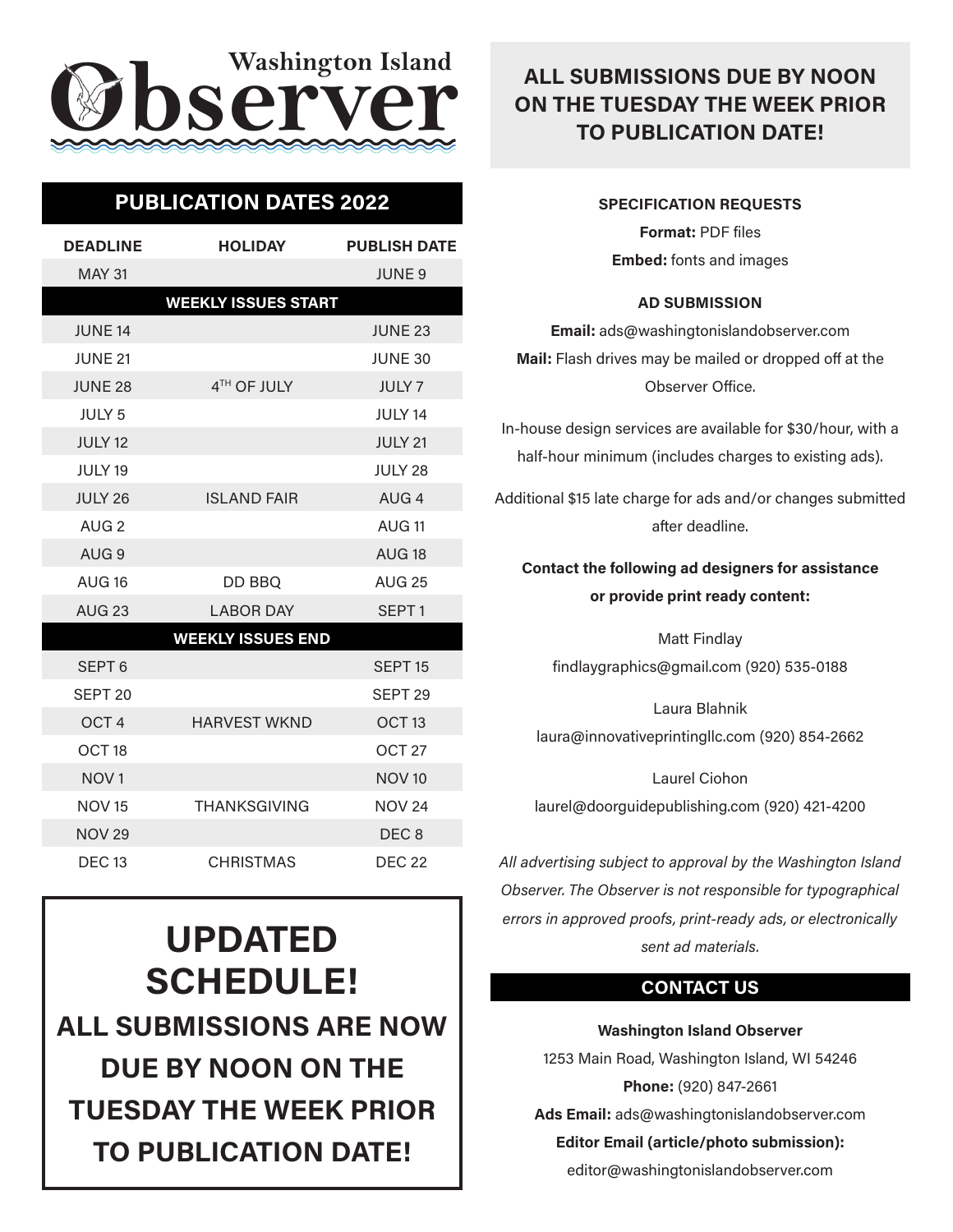## AD SIZES + RATES 2022

Effective January 1, 2022

PRICE PER COLUMN INCH (BLACK & WHITE) Annual Ad Price (30 issues) \$4.25 per column inch Seasonal Ad Price (13-19 issues) \$4.60 per column inch Occasional Ad Price (12 or less issues) \$5.90 per column inch

| <b>AD DIMENSIONS</b>                        | <b>ANNUAL AD PRICE</b> | <b>SEASONAL AD PRICE</b>                           | <b>OCCASIONAL AD PRICE</b> |  |
|---------------------------------------------|------------------------|----------------------------------------------------|----------------------------|--|
| 1 COLUMN WIDE (2.25 INCHES) PRICE PER ISSUE |                        |                                                    |                            |  |
| $2.25 \times 1$ inch                        | \$4.25                 | \$4.60                                             | \$5.90                     |  |
| $2.25 \times 2$ inches                      | \$8.50                 | \$9.20                                             | \$11.80                    |  |
| $2.25 \times 3$ inches                      | \$12.75                | \$13.80                                            | \$17.70                    |  |
| $2.25 \times 4$ inches                      | \$17.00                | \$18.40                                            | \$23.60                    |  |
| $2.25 \times 5$ inches                      | \$21.25                | \$23.00                                            | \$29.50                    |  |
|                                             |                        | 2 COLUMNS WIDE (4.75 INCHES) PRICE PER ISSUE       |                            |  |
| 4.75 x 1 inch                               | \$8.50                 | \$9.20                                             | \$11.80                    |  |
| $4.75 \times 2$ inches                      | \$17.00                | \$18.40                                            | \$23.60                    |  |
| $4.75 \times 3$ inches                      | \$25.25                | \$27.60                                            | \$35.40                    |  |
| $4.75 \times 4$ inches                      | \$34.00                | \$36.80                                            | \$47.20                    |  |
| $4.75 \times 5$ inches                      | \$42.50                | \$46.00                                            | \$59.00                    |  |
| 4.75 x 6 in (quarter page)                  | \$51.00                | \$55.20                                            | \$70.80                    |  |
|                                             |                        | 3 COLUMNS WIDE (7 INCHES) PRICE PER ISSUE          |                            |  |
| $7 \times 1$ inch                           | \$12.75                | \$13.80                                            | \$17.70                    |  |
| 7 x 2 inches                                | \$25.50                | \$27.60                                            | \$35.40                    |  |
| 7 x 3 inches                                | \$38.25                | \$41.40                                            | \$53.10                    |  |
| 7 x 4 inches                                | \$51.00                | \$55.20                                            | \$70.80                    |  |
|                                             |                        | 4 COLUMNS WIDE (9.50 INCHES) PRICE PER ISSUE       |                            |  |
| 9.5 x 6 inches (half page)                  | \$102.00               | \$110.40                                           | \$141.60                   |  |
| 9.5 x 12 inches (full page)                 | \$204.00               | \$220.80                                           | \$283.20                   |  |
|                                             |                        | <b>BACK PAGE ADS PRICE PER ISSUE</b>               |                            |  |
| 6 x 4.5 in (half back page)                 | \$102.00               | \$110.40                                           | \$141.60                   |  |
| 6 x 9.5 in (full back page)                 | \$204.00               | \$220.80                                           | \$283.20                   |  |
|                                             |                        | COLOR ADS PRICE PER ISSUE (\$9.95 per column inch) |                            |  |
| 9.5 x 6 inches (half page)                  | \$238.80               | 6 x 4.5 in (half back page)                        | \$200.00                   |  |
| 9.5 x 12 inches (full page)                 | \$477.60               | 6 x 9.5 in (full back page)                        | \$500.00                   |  |